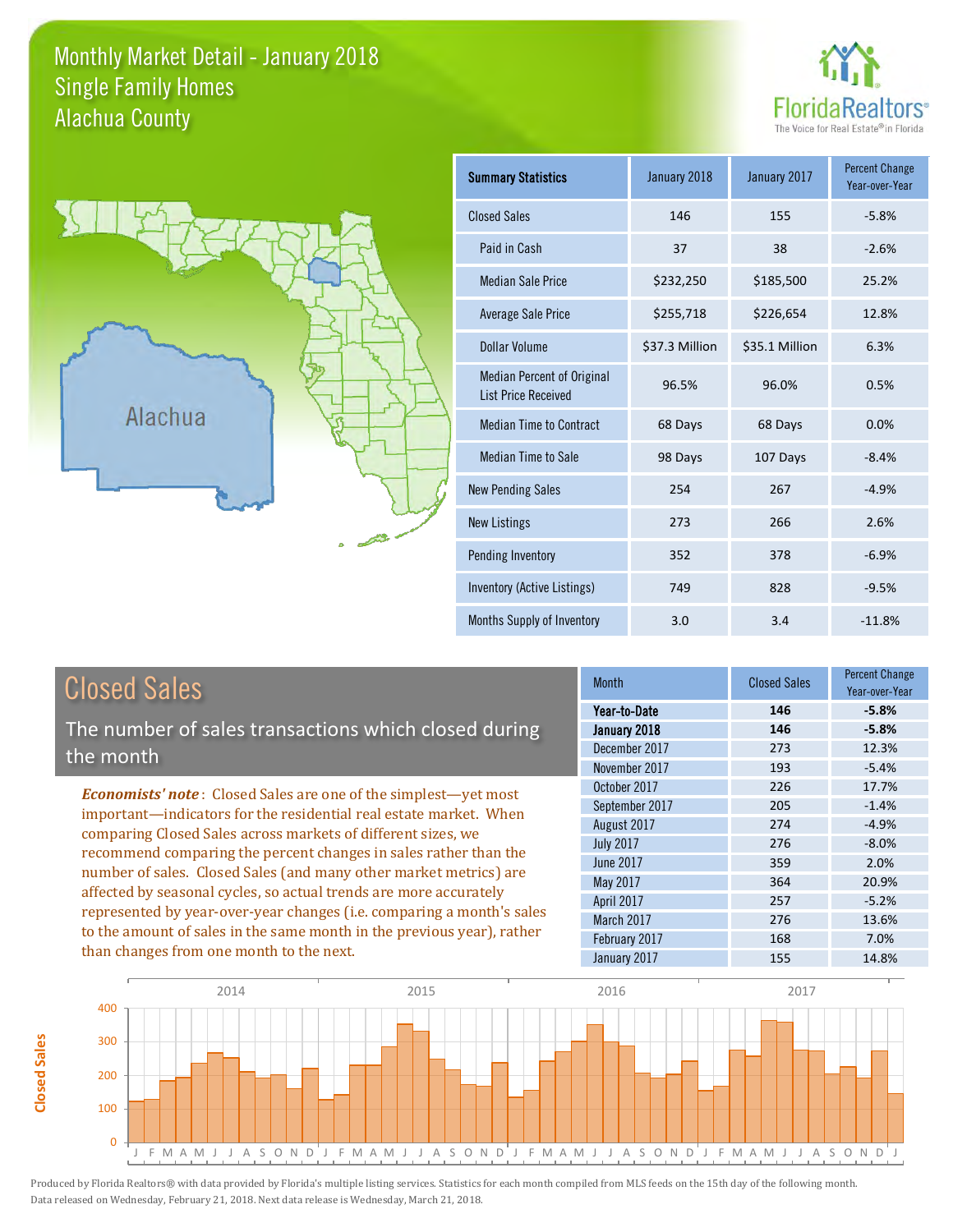

### Closed Sales by Sale Price

The number of sales transactions which closed during the month

*Economists' note:* Closed Sales are one of the simplest—yet most important—indicators for the residential real estate market. When comparing Closed Sales across markets of different sizes, we recommend comparing the percent changes in sales rather than the number of sales. Closed Sales (and many other market metrics) are affected by seasonal cycles, so actual trends are more accurately represented by year-over-year changes (i.e. comparing a month's sales to the amount of sales in the same month in the previous year), rather than changes from one month to the next.

| Sale Price            | <b>Closed Sales</b> | <b>Percent Change</b><br>Year-over-Year |
|-----------------------|---------------------|-----------------------------------------|
| Less than \$50,000    | 2                   | $-71.4%$                                |
| \$50,000 - \$99,999   | 11                  | 0.0%                                    |
| $$100,000 - $149,999$ | 23                  | $-17.9%$                                |
| \$150,000 - \$199,999 | 22                  | $-40.5%$                                |
| \$200,000 - \$249,999 | 28                  | 16.7%                                   |
| \$250,000 - \$299,999 | 29                  | 141.7%                                  |
| \$300,000 - \$399,999 | 12                  | $-52.0%$                                |
| \$400,000 - \$599,999 | 14                  | 100.0%                                  |
| \$600,000 - \$999,999 | 3                   | 0.0%                                    |
| \$1,000,000 or more   | $\mathfrak{p}$      | 100.0%                                  |



### Median Time to Contract by Sale Price The median number of days between the listing date and contract date for all Closed Sales during the month

*Economists' note* : Like Time to Sale, Time to Contract is a measure of the length of the home selling process calculated for sales which closed during the month. The difference is that Time to Contract measures the number of days between the initial listing of a property and the signing of the contract which eventually led to the closing of the sale. When the gap between Median Time to Contract and Median Time to Sale grows, it is usually a sign of longer closing times and/or declining numbers of cash sales.

| <b>Sale Price</b>     | <b>Median Time to</b><br>Contract | <b>Percent Change</b><br>Year-over-Year |
|-----------------------|-----------------------------------|-----------------------------------------|
| Less than \$50,000    | 60 Days                           | $-57.4%$                                |
| $$50,000 - $99,999$   | 26 Days                           | $-60.0%$                                |
| $$100,000 - $149,999$ | 39 Days                           | $-25.0%$                                |
| $$150,000 - $199,999$ | 86 Days                           | 14.7%                                   |
| \$200,000 - \$249,999 | 74 Days                           | $-8.6%$                                 |
| \$250,000 - \$299,999 | 71 Days                           | 16.4%                                   |
| \$300,000 - \$399,999 | 60 Days                           | 9.1%                                    |
| \$400,000 - \$599,999 | 65 Days                           | $-72.8%$                                |
| \$600,000 - \$999,999 | 73 Days                           | 192.0%                                  |
| \$1,000,000 or more   | 545 Days                          | N/A                                     |

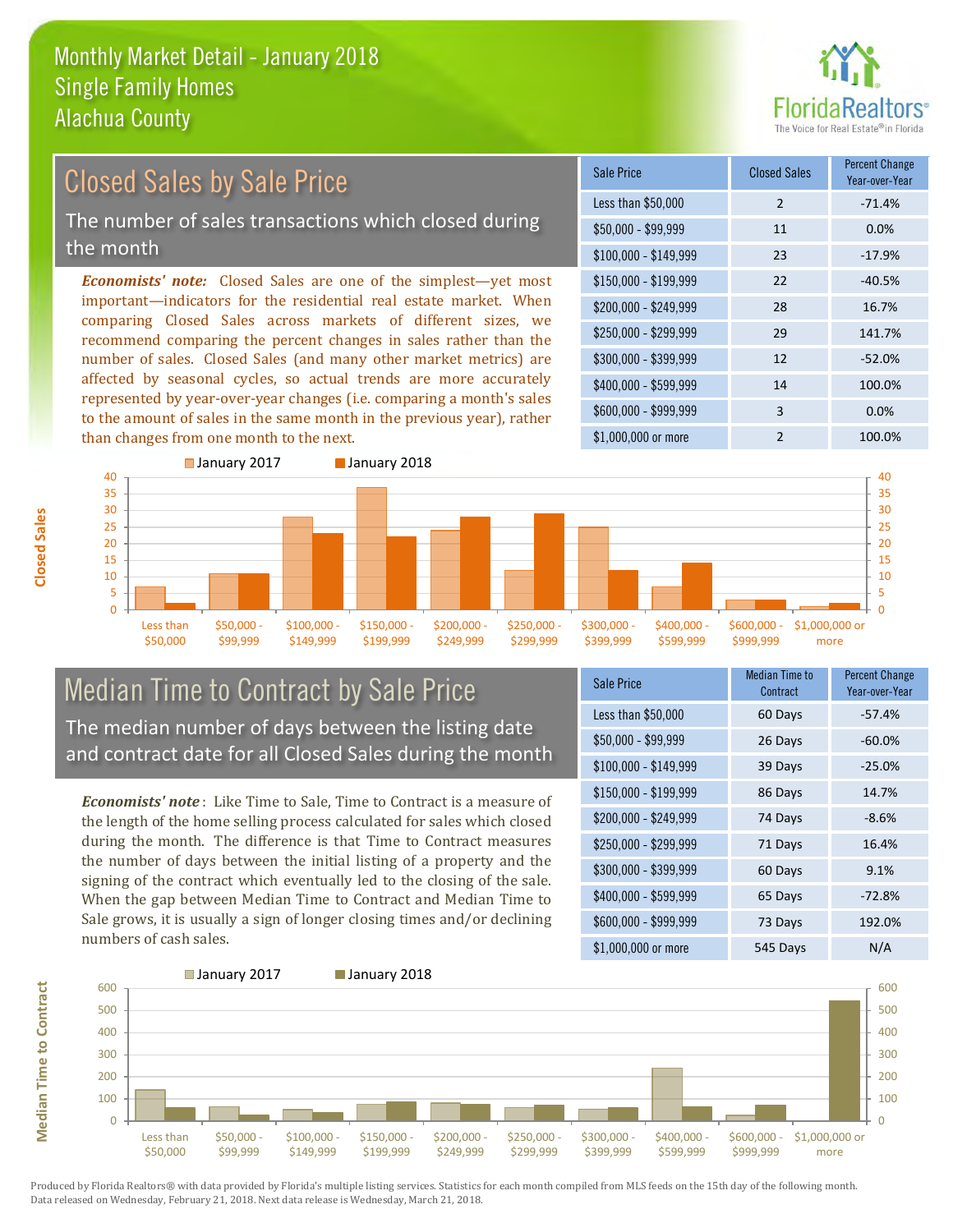

### New Listings by Initial Listing Price

The number of properties put onto the market during the month

*Economists' note:* New Listings tend to rise in delayed response to increasing prices, so they are often seen as a lagging indicator of market health. As prices rise, potential sellers raise their estimations of value—and in the most recent cycle, rising prices have freed up many potential sellers who were previously underwater on their mortgages. Note that in our calculations, we take care to not include properties that were recently taken off the market and quickly relisted, since these are not really *new* listings.

| <b>Initial Listing Price</b> | <b>New Listings</b> | <b>Percent Change</b><br>Year-over-Year |
|------------------------------|---------------------|-----------------------------------------|
| Less than \$50,000           | 3                   | $-40.0%$                                |
| $$50,000 - $99,999$          | 16                  | $-11.1%$                                |
| $$100,000 - $149,999$        | 29                  | $-31.0%$                                |
| $$150,000 - $199,999$        | 57                  | 11.8%                                   |
| \$200,000 - \$249,999        | 42                  | $-12.5%$                                |
| \$250,000 - \$299,999        | 39                  | 25.8%                                   |
| \$300,000 - \$399,999        | 35                  | 12.9%                                   |
| \$400,000 - \$599,999        | 27                  | $-3.6%$                                 |
| \$600,000 - \$999,999        | 20                  | 150.0%                                  |
| \$1,000,000 or more          | 5                   | 25.0%                                   |



### Inventory by Current Listing Price The number of property listings active at the end of the month

*Economists' note* : There are a number of ways to define and calculate Inventory. Our method is to simply count the number of active listings on the last day of the month, and hold this number to compare with the same month the following year. Inventory rises when New Listings are outpacing the number of listings that go off-market (regardless of whether they actually sell). Likewise, it falls when New Listings aren't keeping up with the rate at which homes are going off-market.

| <b>Current Listing Price</b> | Inventory | <b>Percent Change</b><br>Year-over-Year |
|------------------------------|-----------|-----------------------------------------|
| Less than \$50,000           | 5         | $-44.4%$                                |
| $$50,000 - $99,999$          | 41        | $-30.5%$                                |
| $$100,000 - $149,999$        | 68        | $-38.2%$                                |
| $$150,000 - $199,999$        | 102       | $-17.1%$                                |
| \$200,000 - \$249,999        | 101       | $-14.4%$                                |
| \$250,000 - \$299,999        | 109       | 21.1%                                   |
| \$300,000 - \$399,999        | 118       | 2.6%                                    |
| \$400,000 - \$599,999        | 114       | $-5.8%$                                 |
| \$600,000 - \$999,999        | 65        | 22.6%                                   |
| \$1,000,000 or more          | 26        | $-13.3%$                                |



Produced by Florida Realtors® with data provided by Florida's multiple listing services. Statistics for each month compiled from MLS feeds on the 15th day of the following month. Data released on Wednesday, February 21, 2018. Next data release is Wednesday, March 21, 2018.

**Inventory**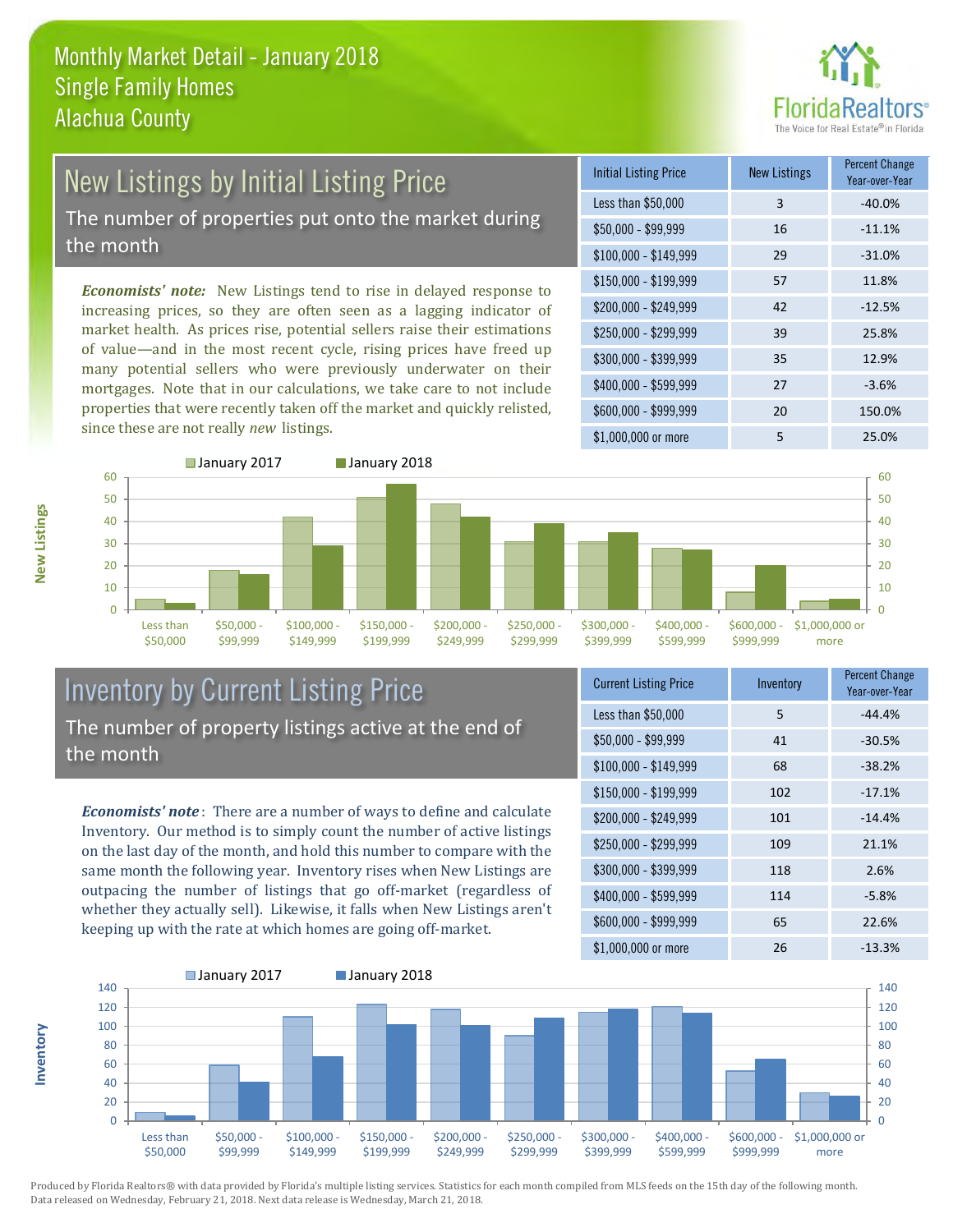### Monthly Distressed Market - January 2018 Alachua County Single Family Homes



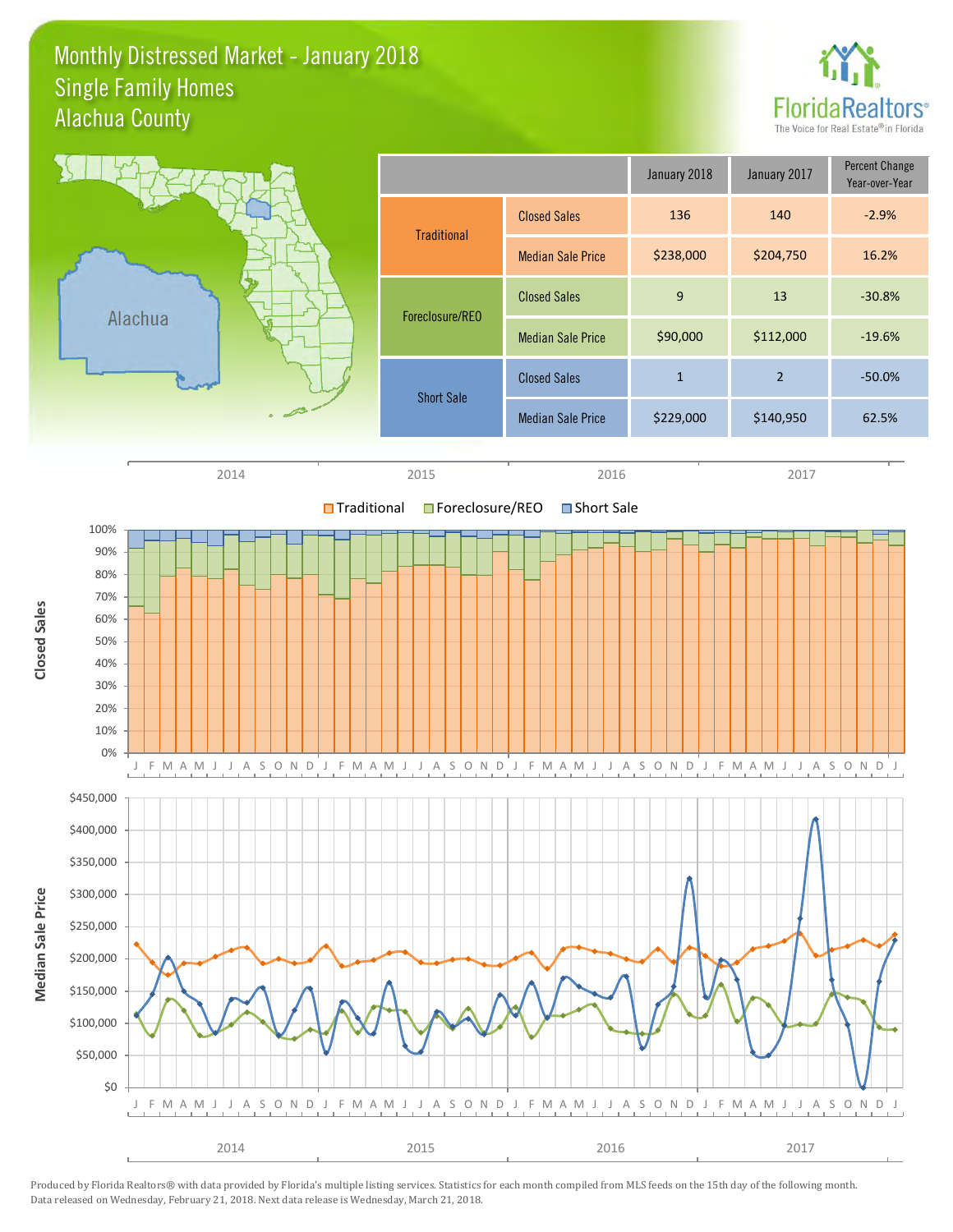### Monthly Market Detail - January 2018 Alachua County Townhouses and Condos





| <b>Summary Statistics</b>                                       | January 2018  | January 2017  | <b>Percent Change</b><br>Year-over-Year |
|-----------------------------------------------------------------|---------------|---------------|-----------------------------------------|
| <b>Closed Sales</b>                                             | 53            | 43            | 23.3%                                   |
| Paid in Cash                                                    | 35            | 25            | 40.0%                                   |
| <b>Median Sale Price</b>                                        | \$115,000     | \$101,000     | 13.9%                                   |
| <b>Average Sale Price</b>                                       | \$118,932     | \$121,183     | $-1.9%$                                 |
| <b>Dollar Volume</b>                                            | \$6.3 Million | \$5.2 Million | 21.0%                                   |
| <b>Median Percent of Original</b><br><b>List Price Received</b> | 94.5%         | 94.4%         | 0.1%                                    |
| <b>Median Time to Contract</b>                                  | 57 Days       | 44 Days       | 29.5%                                   |
| <b>Median Time to Sale</b>                                      | 91 Days       | 107 Days      | $-15.0%$                                |
| <b>New Pending Sales</b>                                        | 75            | 65            | 15.4%                                   |
| <b>New Listings</b>                                             | 91            | 65            | 40.0%                                   |
| <b>Pending Inventory</b>                                        | 78            | 75            | 4.0%                                    |
| <b>Inventory (Active Listings)</b>                              | 119           | 131           | $-9.2%$                                 |
| <b>Months Supply of Inventory</b>                               | 1.7           | 2.0           | $-15.0%$                                |

**Closed Sales**

**Closed Sales** 

The number of sales transactions which closed during the month

*Economists' note* : Closed Sales are one of the simplest—yet most important—indicators for the residential real estate market. When comparing Closed Sales across markets of different sizes, we recommend comparing the percent changes in sales rather than the number of sales. Closed Sales (and many other market metrics) are affected by seasonal cycles, so actual trends are more accurately represented by year-over-year changes (i.e. comparing a month's sales to the amount of sales in the same month in the previous year), rather than changes from one month to the next.

| <b>Month</b>     | <b>Closed Sales</b> | <b>Percent Change</b><br>Year-over-Year |
|------------------|---------------------|-----------------------------------------|
| Year-to-Date     | 53                  | 23.3%                                   |
| January 2018     | 53                  | 23.3%                                   |
| December 2017    | 49                  | 16.7%                                   |
| November 2017    | 57                  | 11.8%                                   |
| October 2017     | 51                  | 8.5%                                    |
| September 2017   | 44                  | $-17.0%$                                |
| August 2017      | 85                  | 1.2%                                    |
| <b>July 2017</b> | 87                  | $-12.1%$                                |
| <b>June 2017</b> | 108                 | $-8.5%$                                 |
| May 2017         | 96                  | 17.1%                                   |
| April 2017       | 75                  | 11.9%                                   |
| March 2017       | 75                  | 7.1%                                    |
| February 2017    | 56                  | 33.3%                                   |
| January 2017     | 43                  | 2.4%                                    |

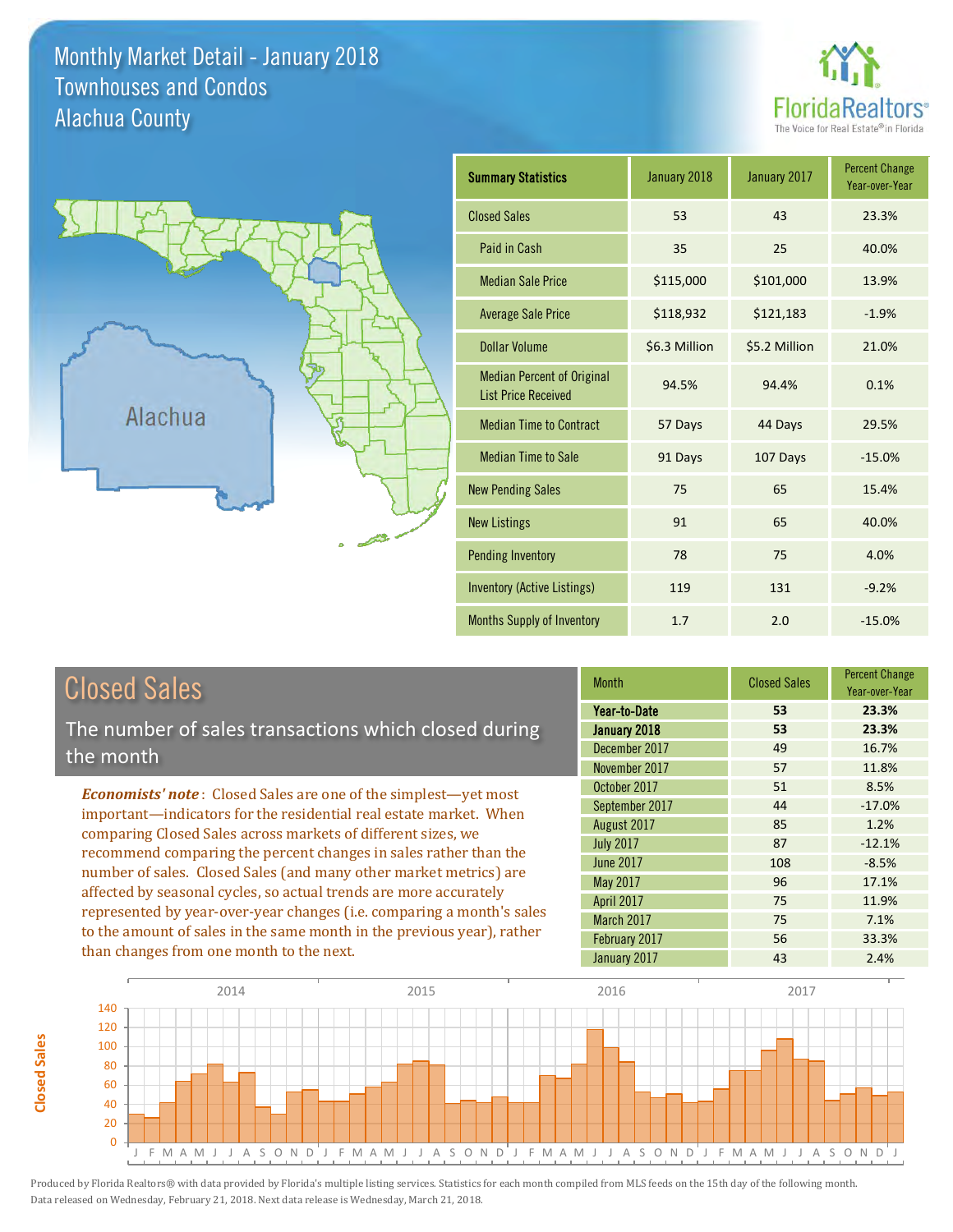

#### \$100,000 - \$149,999 18 63.6% Sale Price Closed Sales Percent Change Year-over-Year Less than \$50,000 8 166.7% \$50,000 - \$99,999 14 -22.2% \$150,000 - \$199,999 6 20.0% \$200,000 - \$249,999 3 -25.0% *Economists' note:* Closed Sales are one of the simplest—yet most important—indicators for the residential real estate market. When comparing Closed Sales across markets of different sizes, we recommend comparing the percent changes in sales rather than the \$250,000 - \$299,999 4 100.0%  $$300,000 - $399,999$  0 N/A Closed Sales by Sale Price The number of sales transactions which closed during the month

number of sales. Closed Sales (and many other market metrics) are affected by seasonal cycles, so actual trends are more accurately represented by year-over-year changes (i.e. comparing a month's sales to the amount of sales in the same month in the previous year), rather than changes from one month to the next.



### Median Time to Contract by Sale Price The median number of days between the listing date and contract date for all Closed Sales during the month

*Economists' note* : Like Time to Sale, Time to Contract is a measure of the length of the home selling process calculated for sales which closed during the month. The difference is that Time to Contract measures the number of days between the initial listing of a property and the signing of the contract which eventually led to the closing of the sale. When the gap between Median Time to Contract and Median Time to Sale grows, it is usually a sign of longer closing times and/or declining numbers of cash sales.

| <b>Sale Price</b>     | <b>Median Time to</b><br>Contract | <b>Percent Change</b><br>Year-over-Year |
|-----------------------|-----------------------------------|-----------------------------------------|
| Less than \$50,000    | 115 Days                          | $-54.7%$                                |
| $$50,000 - $99,999$   | 95 Days                           | 46.2%                                   |
| $$100,000 - $149,999$ | 38 Days                           | $-13.6%$                                |
| $$150,000 - $199,999$ | 79 Days                           | 102.6%                                  |
| \$200,000 - \$249,999 | 35 Days                           | 118.8%                                  |
| \$250,000 - \$299,999 | 5 Days                            | 0.0%                                    |
| \$300,000 - \$399,999 | (No Sales)                        | N/A                                     |
| \$400,000 - \$599,999 | (No Sales)                        | N/A                                     |
| \$600,000 - \$999,999 | (No Sales)                        | N/A                                     |
| \$1,000,000 or more   | (No Sales)                        | N/A                                     |

\$400,000 - \$599,999 0 0 N/A \$600,000 - \$999,999 0 N/A

\$1,000,000 or more 0 0 N/A

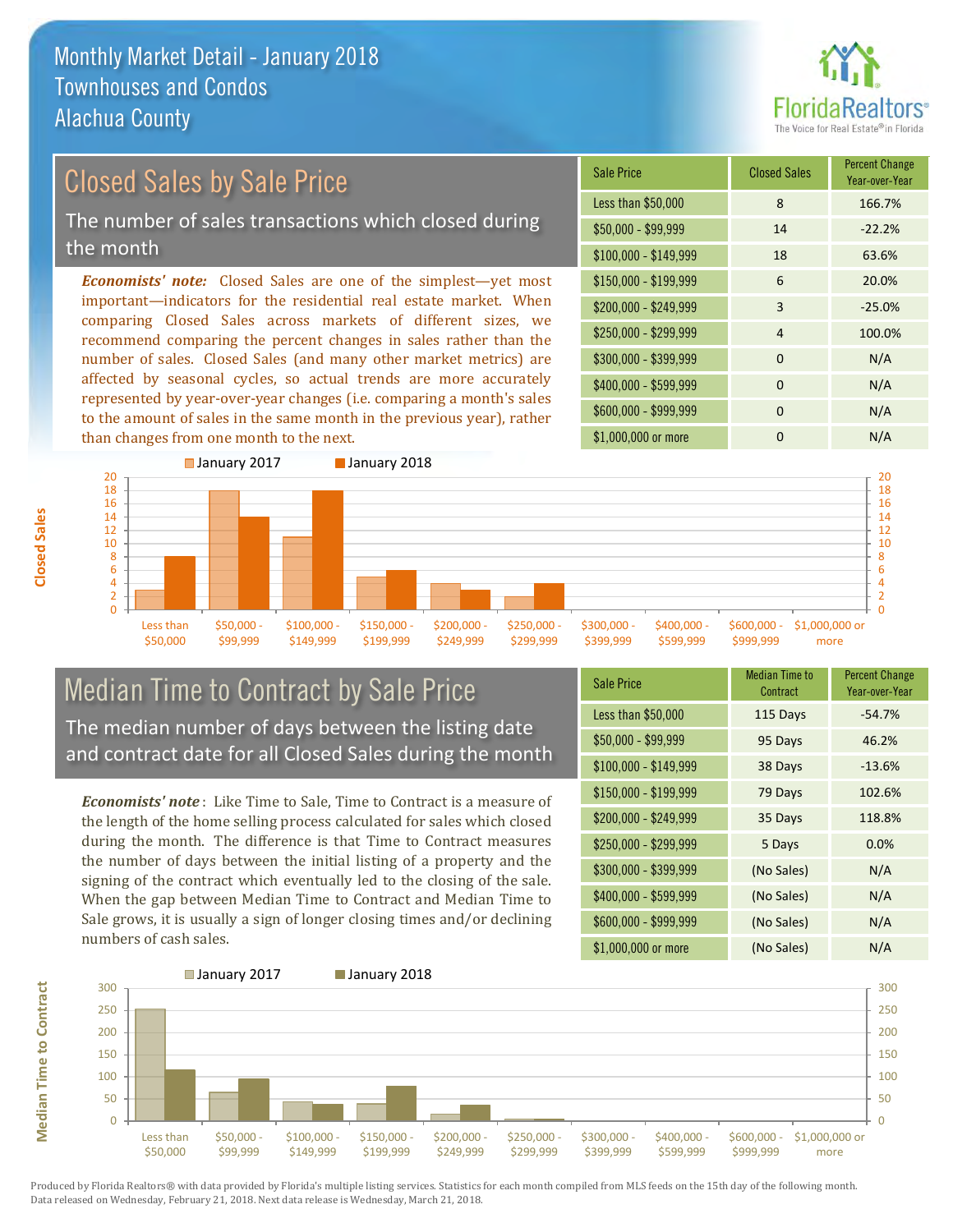

### New Listings by Initial Listing Price

The number of properties put onto the market during the month

*Economists' note:* New Listings tend to rise in delayed response to increasing prices, so they are often seen as a lagging indicator of market health. As prices rise, potential sellers raise their estimations of value—and in the most recent cycle, rising prices have freed up many potential sellers who were previously underwater on their mortgages. Note that in our calculations, we take care to not include properties that were recently taken off the market and quickly relisted, since these are not really *new* listings.

| <b>Initial Listing Price</b> | <b>New Listings</b> | <b>Percent Change</b><br>Year-over-Year |
|------------------------------|---------------------|-----------------------------------------|
| Less than \$50,000           | 6                   | 0.0%                                    |
| $$50,000 - $99,999$          | 19                  | 46.2%                                   |
| $$100,000 - $149,999$        | 43                  | 34.4%                                   |
| $$150,000 - $199,999$        | 12                  | 71.4%                                   |
| \$200,000 - \$249,999        | $\overline{4}$      | $-20.0%$                                |
| \$250,000 - \$299,999        | 6                   | 200.0%                                  |
| \$300,000 - \$399,999        | $\mathbf{1}$        | N/A                                     |
| \$400,000 - \$599,999        | $\Omega$            | N/A                                     |
| \$600,000 - \$999,999        | $\Omega$            | N/A                                     |
| \$1,000,000 or more          | 0                   | N/A                                     |



### Inventory by Current Listing Price The number of property listings active at the end of the month

*Economists' note* : There are a number of ways to define and calculate Inventory. Our method is to simply count the number of active listings on the last day of the month, and hold this number to compare with the same month the following year. Inventory rises when New Listings are outpacing the number of listings that go off-market (regardless of whether they actually sell). Likewise, it falls when New Listings aren't keeping up with the rate at which homes are going off-market.

| <b>Current Listing Price</b> | Inventory    | <b>Percent Change</b><br>Year-over-Year |
|------------------------------|--------------|-----------------------------------------|
| Less than \$50,000           | 4            | $-50.0%$                                |
| $$50,000 - $99,999$          | 34           | $-8.1%$                                 |
| $$100,000 - $149,999$        | 41           | $-24.1%$                                |
| $$150,000 - $199,999$        | 16           | $-20.0%$                                |
| \$200,000 - \$249,999        | 13           | 62.5%                                   |
| \$250,000 - \$299,999        | 9            | 200.0%                                  |
| \$300,000 - \$399,999        | $\mathbf{1}$ | N/A                                     |
| \$400,000 - \$599,999        | $\mathbf{1}$ | 0.0%                                    |
| \$600,000 - \$999,999        | $\Omega$     | N/A                                     |
| \$1,000,000 or more          | $\Omega$     | N/A                                     |



Produced by Florida Realtors® with data provided by Florida's multiple listing services. Statistics for each month compiled from MLS feeds on the 15th day of the following month. Data released on Wednesday, February 21, 2018. Next data release is Wednesday, March 21, 2018.

**Inventory**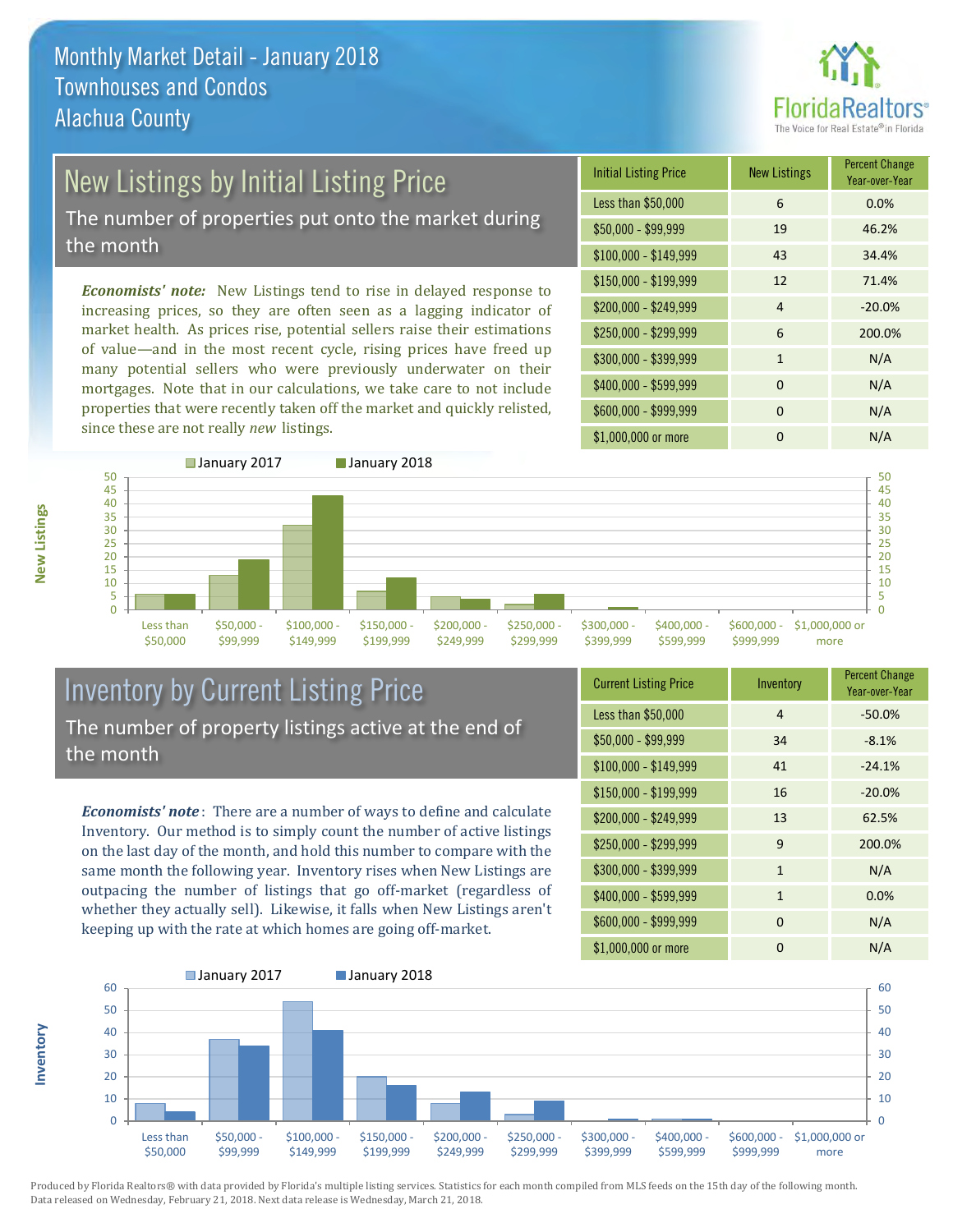### Monthly Distressed Market - January 2018 Alachua County Townhouses and Condos



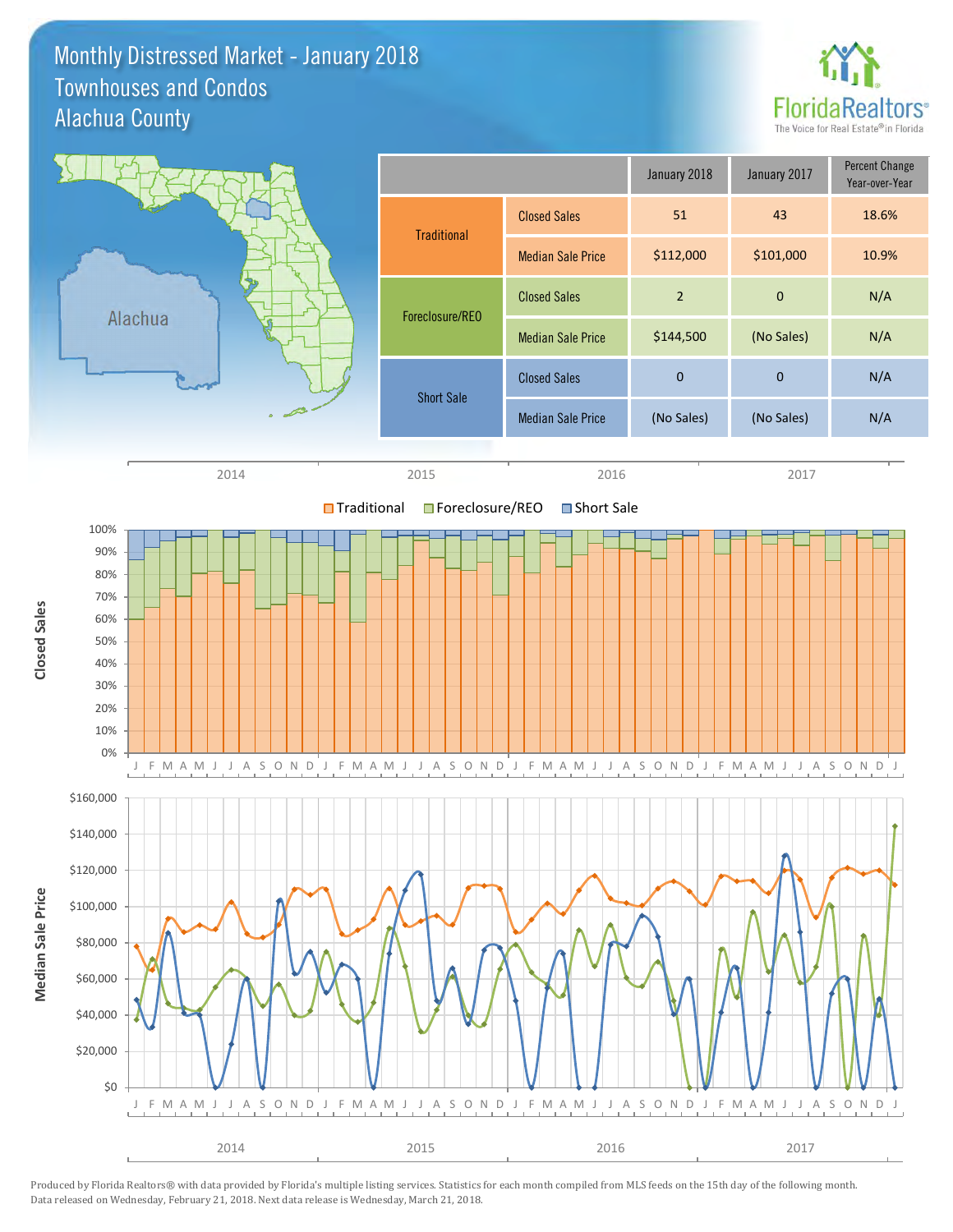#### Monthly Market Detail - January 2018 Alachua County Manufactured Homes





| <b>Summary Statistics</b>                                       | January 2018 | January 2017   | <b>Percent Change</b><br>Year-over-Year |
|-----------------------------------------------------------------|--------------|----------------|-----------------------------------------|
| <b>Closed Sales</b>                                             | 6            | 9              | $-33.3%$                                |
| Paid in Cash                                                    | 3            | $\overline{3}$ | 0.0%                                    |
| <b>Median Sale Price</b>                                        | \$73,200     | \$100,000      | $-26.8%$                                |
| Average Sale Price                                              | \$78,900     | \$87,683       | $-10.0%$                                |
| Dollar Volume                                                   | \$473,400    | \$789,147      | $-40.0%$                                |
| <b>Median Percent of Original</b><br><b>List Price Received</b> | 90.1%        | 94.4%          | $-4.6%$                                 |
| <b>Median Time to Contract</b>                                  | 49 Days      | 84 Days        | $-41.7%$                                |
| <b>Median Time to Sale</b>                                      | 79 Days      | 114 Days       | $-30.7%$                                |
| <b>New Pending Sales</b>                                        | 6            | 10             | $-40.0%$                                |
| <b>New Listings</b>                                             | 10           | 15             | $-33.3%$                                |
| <b>Pending Inventory</b>                                        | 11           | 15             | $-26.7%$                                |
| Inventory (Active Listings)                                     | 39           | 53             | $-26.4%$                                |
| Months Supply of Inventory                                      | 3.7          | 5.1            | $-27.5%$                                |

|  | <b>Closed Sales</b> |
|--|---------------------|
|  |                     |

**Closed Sales**

**Closed Sales** 

The number of sales transactions which closed during the month

*Economists' note* : Closed Sales are one of the simplest—yet most important—indicators for the residential real estate market. When comparing Closed Sales across markets of different sizes, we recommend comparing the percent changes in sales rather than the number of sales. Closed Sales (and many other market metrics) are affected by seasonal cycles, so actual trends are more accurately represented by year-over-year changes (i.e. comparing a month's sales to the amount of sales in the same month in the previous year), rather than changes from one month to the next.

| <b>Month</b>     | <b>Closed Sales</b> | Percent Change<br>Year-over-Year |
|------------------|---------------------|----------------------------------|
| Year-to-Date     | 6                   | $-33.3%$                         |
| January 2018     | 6                   | $-33.3%$                         |
| December 2017    | 10                  | $-33.3%$                         |
| November 2017    | 10                  | $-9.1%$                          |
| October 2017     | 11                  | 0.0%                             |
| September 2017   | 5                   | $-64.3%$                         |
| August 2017      | 13                  | 18.2%                            |
| <b>July 2017</b> | 10                  | $-16.7%$                         |
| <b>June 2017</b> | 20                  | 100.0%                           |
| May 2017         | 14                  | 75.0%                            |
| April 2017       | 13                  | 44.4%                            |
| March 2017       | 9                   | 80.0%                            |
| February 2017    | 7                   | $-22.2%$                         |
| January 2017     | 9                   | 50.0%                            |

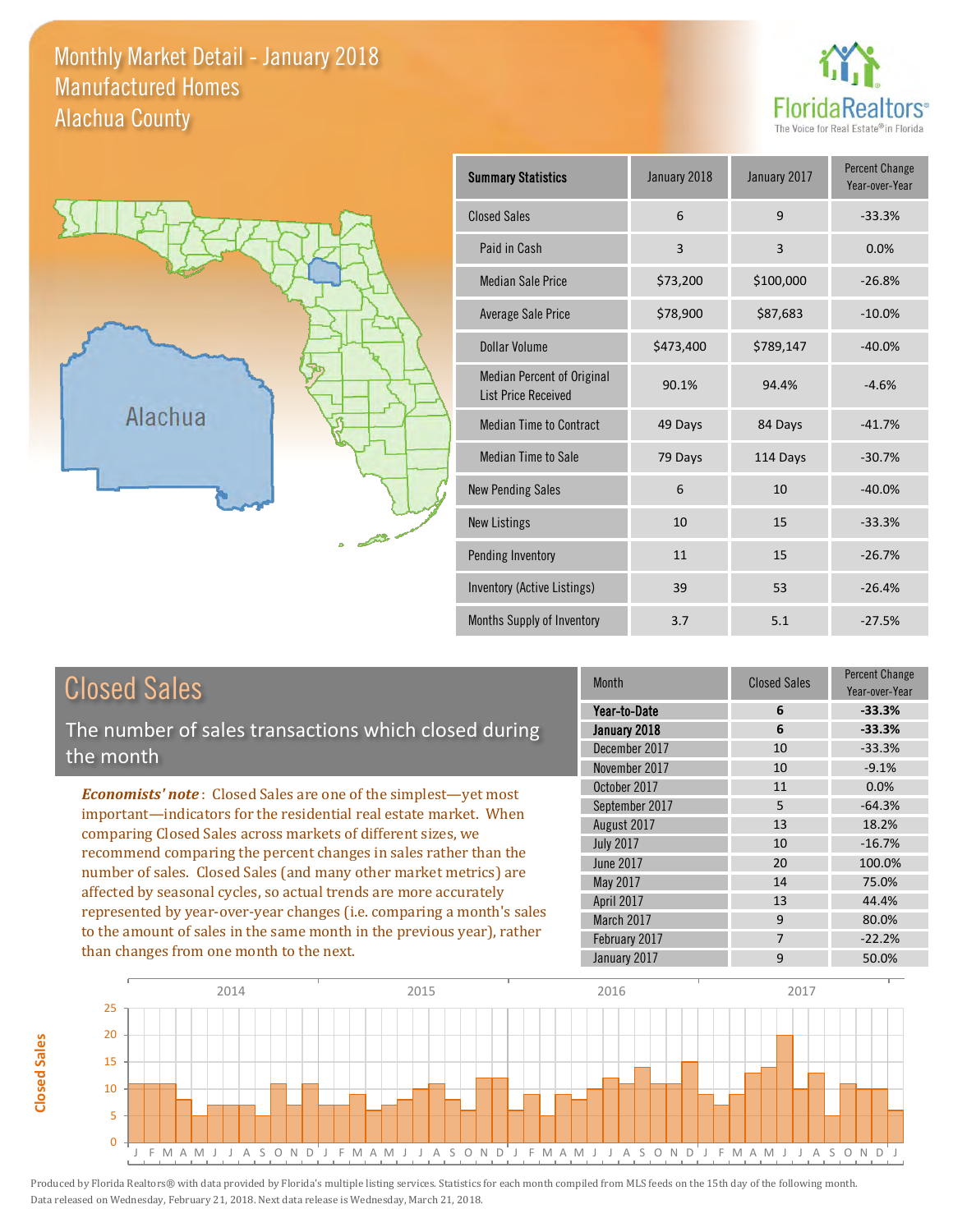

# Closed Sales by Sale Price

The number of sales transactions which closed during the month

*Economists' note:* Closed Sales are one of the simplest—yet most important—indicators for the residential real estate market. When comparing Closed Sales across markets of different sizes, we recommend comparing the percent changes in sales rather than the number of sales. Closed Sales (and many other market metrics) are affected by seasonal cycles, so actual trends are more accurately represented by year-over-year changes (i.e. comparing a month's sales to the amount of sales in the same month in the previous year), rather than changes from one month to the next.

| Sale Price            | <b>Closed Sales</b> | <b>Percent Change</b><br>Year-over-Year |
|-----------------------|---------------------|-----------------------------------------|
| Less than \$50,000    | 2                   | 0.0%                                    |
| $$50,000 - $99,999$   | 3                   | 50.0%                                   |
| $$100,000 - $149,999$ | 0                   | $-100.0%$                               |
| \$150,000 - \$199,999 | $\mathbf{1}$        | N/A                                     |
| \$200,000 - \$249,999 | $\Omega$            | N/A                                     |
| \$250,000 - \$299,999 | 0                   | N/A                                     |
| \$300,000 - \$399,999 | $\Omega$            | N/A                                     |
| \$400,000 - \$599,999 | $\Omega$            | N/A                                     |
| \$600,000 - \$999,999 | $\Omega$            | N/A                                     |
| \$1,000,000 or more   | O                   | N/A                                     |



### Median Time to Contract by Sale Price The median number of days between the listing date and contract date for all Closed Sales during the month

*Economists' note* : Like Time to Sale, Time to Contract is a measure of the length of the home selling process calculated for sales which closed during the month. The difference is that Time to Contract measures the number of days between the initial listing of a property and the signing of the contract which eventually led to the closing of the sale. When the gap between Median Time to Contract and Median Time to Sale grows, it is usually a sign of longer closing times and/or declining numbers of cash sales.

| Sale Price            | <b>Median Time to</b><br>Contract | <b>Percent Change</b><br>Year-over-Year |
|-----------------------|-----------------------------------|-----------------------------------------|
| Less than \$50,000    | 361 Days                          | 228.2%                                  |
| \$50,000 - \$99,999   | 65 Days                           | $-9.7%$                                 |
| $$100,000 - $149,999$ | (No Sales)                        | N/A                                     |
| \$150,000 - \$199,999 | 6 Days                            | N/A                                     |
| \$200,000 - \$249,999 | (No Sales)                        | N/A                                     |
| \$250,000 - \$299,999 | (No Sales)                        | N/A                                     |
| \$300,000 - \$399,999 | (No Sales)                        | N/A                                     |
| \$400,000 - \$599,999 | (No Sales)                        | N/A                                     |
| \$600,000 - \$999,999 | (No Sales)                        | N/A                                     |
| \$1,000,000 or more   | (No Sales)                        | N/A                                     |



**Median Time to Contract** 

**Closed Sales**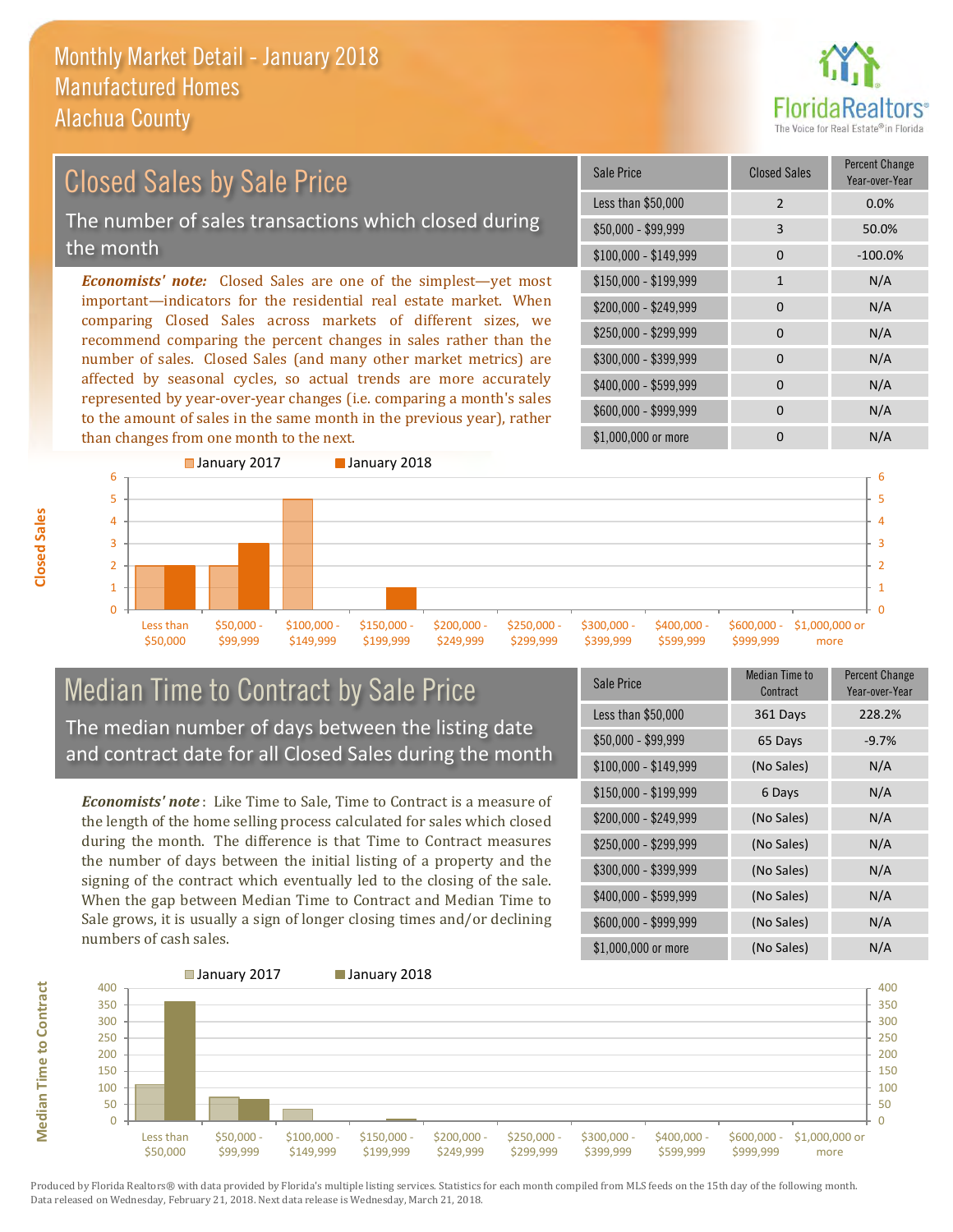

## New Listings by Initial Listing Price

The number of properties put onto the market during the month

*Economists' note:* New Listings tend to rise in delayed response to increasing prices, so they are often seen as a lagging indicator of market health. As prices rise, potential sellers raise their estimations of value—and in the most recent cycle, rising prices have freed up many potential sellers who were previously underwater on their mortgages. Note that in our calculations, we take care to not include properties that were recently taken off the market and quickly relisted, since these are not really *new* listings.

| <b>Initial Listing Price</b> | <b>New Listings</b> | <b>Percent Change</b><br>Year-over-Year |
|------------------------------|---------------------|-----------------------------------------|
| Less than \$50,000           | 0                   | $-100.0%$                               |
| $$50,000 - $99,999$          | 6                   | 50.0%                                   |
| $$100,000 - $149,999$        | 3                   | 50.0%                                   |
| \$150,000 - \$199,999        | $\mathbf{1}$        | N/A                                     |
| \$200,000 - \$249,999        | $\Omega$            | N/A                                     |
| \$250,000 - \$299,999        | 0                   | N/A                                     |
| \$300,000 - \$399,999        | 0                   | N/A                                     |
| \$400,000 - \$599,999        | $\Omega$            | N/A                                     |
| \$600,000 - \$999,999        | <sup>0</sup>        | N/A                                     |
| \$1,000,000 or more          | n                   | N/A                                     |



### Inventory by Current Listing Price The number of property listings active at the end of the month

*Economists' note* : There are a number of ways to define and calculate Inventory. Our method is to simply count the number of active listings on the last day of the month, and hold this number to compare with the same month the following year. Inventory rises when New Listings are outpacing the number of listings that go off-market (regardless of whether they actually sell). Likewise, it falls when New Listings aren't keeping up with the rate at which homes are going off-market.

| <b>Current Listing Price</b> | Inventory | Percent Change<br>Year-over-Year |
|------------------------------|-----------|----------------------------------|
| Less than \$50,000           | 3         | $-62.5%$                         |
| $$50,000 - $99,999$          | 15        | $-44.4%$                         |
| $$100,000 - $149,999$        | 14        | 27.3%                            |
| $$150,000 - $199,999$        | 3         | $-40.0%$                         |
| \$200,000 - \$249,999        | 3         | 200.0%                           |
| \$250,000 - \$299,999        | 1         | 0.0%                             |
| \$300,000 - \$399,999        | 0         | N/A                              |
| \$400,000 - \$599,999        | 0         | N/A                              |
| \$600,000 - \$999,999        | 0         | N/A                              |
| \$1,000,000 or more          | 0         | N/A                              |



Produced by Florida Realtors® with data provided by Florida's multiple listing services. Statistics for each month compiled from MLS feeds on the 15th day of the following month. Data released on Wednesday, February 21, 2018. Next data release is Wednesday, March 21, 2018.

**Inventory**